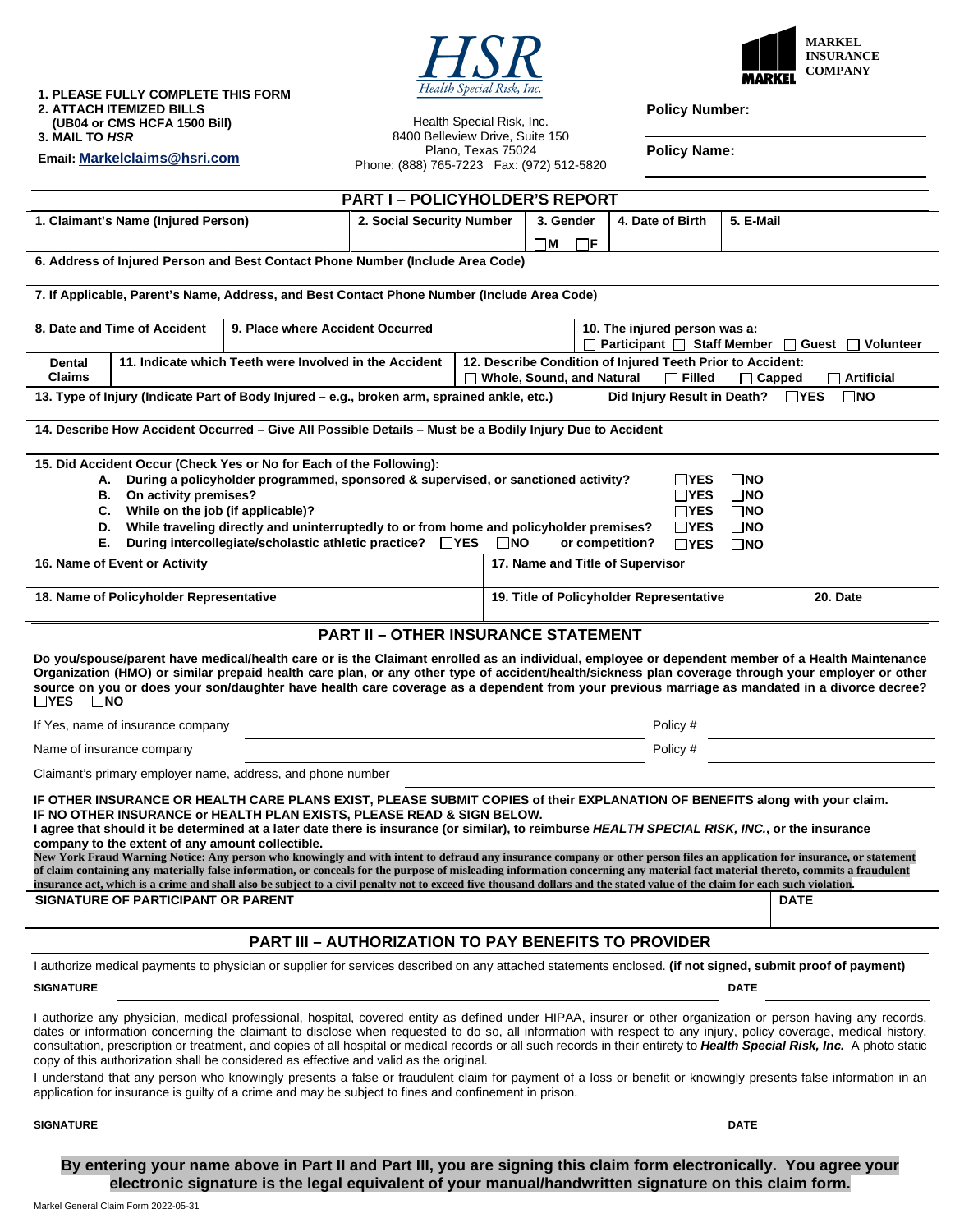#### **FRAUD WARNING NOTICES**

Any person who knowingly presents a false of fraudulent claim for payment of loss or benefit or knowingly presents false information in an application for insurance is guilty of a crime and may be subject to fines and confinement in prison.

#### **STATE SPECIFIC PROVISIONS**

| Alabama                                    | Any person who knowingly presents a false or fraudulent claim for payment of a loss or benefit or who knowingly presents false information in an application for<br>insurance is guilty of a crime and may be subject to restitution fines or confinement in prison, or any combination thereof.                                                                                                                                                                                                                                                                                                                                                                                                                       |
|--------------------------------------------|------------------------------------------------------------------------------------------------------------------------------------------------------------------------------------------------------------------------------------------------------------------------------------------------------------------------------------------------------------------------------------------------------------------------------------------------------------------------------------------------------------------------------------------------------------------------------------------------------------------------------------------------------------------------------------------------------------------------|
| Alaska                                     | A person who knowingly and with intent to injure, defraud, or deceive an insurance company files a claim containing false, incomplete, or misleading<br>information may be prosecuted under state law.                                                                                                                                                                                                                                                                                                                                                                                                                                                                                                                 |
| Arizona                                    | For your protection Arizona law requires the following statement to appear on this form. Any person who knowingly presents a false or fraudulent                                                                                                                                                                                                                                                                                                                                                                                                                                                                                                                                                                       |
| Arkansas<br>Louisiana                      | claim for payment of a loss is subject to criminal and civil penalties.<br>Any person who knowingly presents a false or fraudulent claim for payment of a loss or benefit or knowingly presents false information in an application for<br>insurance is guilty of a crime and may be subject to fines and confinement in prison.                                                                                                                                                                                                                                                                                                                                                                                       |
| California                                 | For your protection California law requires the following to appear on this form: Any person who knowingly presents false or fraudulent claim for the payment<br>of a loss is guilty of a crime and may be subject to fines and confinement in state prison.                                                                                                                                                                                                                                                                                                                                                                                                                                                           |
| Colorado                                   | It is unlawful to knowingly provide false, incomplete, or misleading facts or information to an insurance company, for the purpose of defrauding or attempting to<br>defraud the company. Penalties may include imprisonment, fines, denial of insurance and civil damages. Any insurance company or agent of an insurance<br>company who knowingly provides false, incomplete, or misleading facts or information to a policyholder or claimant, for the purpose of defrauding or attempting<br>to defraud the policyholder or claimant, with regard to a settlement or award payable for insurance proceeds shall be reported to the Colorado Division of<br>Insurance within the Department of Regulatory Agencies. |
| Connecticut                                | This form must be completed in its entirety. Any person who intentionally misrepresents or intentionally fails to disclose any material fact related to a claimed<br>injury may be guilty of a felony.                                                                                                                                                                                                                                                                                                                                                                                                                                                                                                                 |
| <b>Delaware</b><br>Idaho                   | Any person who knowingly, and with intent to injure, defraud or deceive any insurer, files a statement of claim containing any false, incomplete or misleading<br>information is guilty of a felony.                                                                                                                                                                                                                                                                                                                                                                                                                                                                                                                   |
| <b>District</b><br>of Columbia             | WARNING: It is a crime to provide false or misleading information to an insurer, for the purpose of defrauding the insurer or any other person. Penalties include<br>imprisonment and/or fines. In addition, an insurer may deny insurance benefits if false information materially related to a claim was provided by the applicant.                                                                                                                                                                                                                                                                                                                                                                                  |
| Florida                                    | Any person who knowingly and with intent to injure, defraud, or deceive any insurer files a statement of claim containing any false, incomplete, or misleading<br>information is guilty of a felony of the third degree.                                                                                                                                                                                                                                                                                                                                                                                                                                                                                               |
| Hawaii                                     | For your protection, Hawaii law requires you to be informed that presenting a fraudulent claim for payment of a loss or benefit is a crime punishable by fines or<br>imprisonment, or both.                                                                                                                                                                                                                                                                                                                                                                                                                                                                                                                            |
| Indiana                                    | A person who knowingly and with intent to defraud an insurer. files a statement of claim containing any false, incomplete, or misleading information commits a<br>felony.                                                                                                                                                                                                                                                                                                                                                                                                                                                                                                                                              |
| Kentucky                                   | Any person who knowingly and with intent to defraud any insurance company or other person files a statement of claim containing any materially false                                                                                                                                                                                                                                                                                                                                                                                                                                                                                                                                                                   |
| Maine                                      | information or conceals, for the purpose of misleading, information concerning any fact material thereto commits a fraudulent insurance act, which is a crime.<br>It is a crime to knowingly provide false, incomplete or misleading information to an insurance company for the purpose of defrauding the company. Penalties<br>may include imprisonment, fines, or denial of insurance benefits.                                                                                                                                                                                                                                                                                                                     |
| Maryland                                   | Any person who knowingly and willfully presents a false or fraudulent claim for payment of<br>a loss or benefit or who knowingly and willfully presents false information in an application for insurance is guilty of a crime and may be subject to fines and<br>confinement in prison.                                                                                                                                                                                                                                                                                                                                                                                                                               |
| Michigan<br>North Dakota<br>South Dakota   | Any person who knowingly and with intent to defraud any insurance company or another person, files a statement of claim containing any materially false<br>information or conceals, for the purpose of misleading information concerning any fact material thereto, commits a fraudulent insurance act, which is a crime and<br>subject the person to criminal civil penalties.                                                                                                                                                                                                                                                                                                                                        |
| Minnesota                                  | A person who files a claim with intent to defraud or helps commit a fraud against an insurer is guilty of a crime.                                                                                                                                                                                                                                                                                                                                                                                                                                                                                                                                                                                                     |
| Nevada<br>New<br>Hampshire                 | Any person who knowingly files a statement of claim containing any misrepresentation or any false, incomplete, or misleading information may be guilty of a<br>criminal act punishable under state or federal law, or both and may be subject to civil penalties.<br>Any person who, with a purpose to injure, defraud or deceive any insurance company, files a statement of claim containing any false, incomplete or misleading<br>information is subject to prosecution and punishment for insurance fraud as provided in RSA638:20                                                                                                                                                                                |
| <b>New Jersey</b>                          | Any person who includes any false or misleading information on an application for an insurance policy is subject to criminal and civil penalties.                                                                                                                                                                                                                                                                                                                                                                                                                                                                                                                                                                      |
| <b>New Mexico</b>                          | Any person who knowingly presents a false or fraudulent claim for payment of a loss or benefit or knowingly presents false information in an application for<br>insurance is guilty of a crime and may be subject to civil fines and criminal penalties.                                                                                                                                                                                                                                                                                                                                                                                                                                                               |
| Ohio                                       | Any person who, with intent to defraud or knowing that he is facilitating a fraud against an insurer, submits an application or files a claim containing a false or                                                                                                                                                                                                                                                                                                                                                                                                                                                                                                                                                    |
| Oklahoma                                   | deceptive statement is guilty of insurance fraud.<br>WARNING: Any person who knowingly, and with intent to injure, defraud or deceive any insurer, makes any claim for the proceeds of an insurance policy<br>containing any false, incomplete or misleading information is guilty of a felony.                                                                                                                                                                                                                                                                                                                                                                                                                        |
| Oregon                                     | Any person who knowingly and with intent to defraud or solicit another to defraud an insurer: (1) by submitting an application, or (2) by filing a claim containing<br>a false statement as to any material fact thereto, may be committing a fraudulent insurance act, which may be a crime and may subject the person to criminal and<br>civil penalties.                                                                                                                                                                                                                                                                                                                                                            |
| Pennsylvania                               | Any person who knowingly and with intent to defraud any insurance company or other person files an application for insurance or statement of claim containing<br>any materially false information or conceals for the purpose of misleading, information concerning any fact material thereto commits a fraudulent insurance act,<br>which is a crime and subjects such person to criminal and civil penalties.                                                                                                                                                                                                                                                                                                        |
| Rhode Island<br>West Virginia              | Any person who knowingly presents a false or fraudulent claim for payment of a loss or benefit or knowingly presents false information in an application for<br>insurance is guilty of a crime and may be subject to fines and confinement in prison.                                                                                                                                                                                                                                                                                                                                                                                                                                                                  |
| <b>Tennessee</b><br>Virginia<br>Washington | It is a crime to knowingly provide false, incomplete or misleading information to an insurance company for the purpose of defrauding the company. Penalties<br>include imprisonment, fines and denial of insurance benefits.                                                                                                                                                                                                                                                                                                                                                                                                                                                                                           |
| Texas                                      | Any person who knowingly presents a false or fraudulent claim for the payment of a loss is guilty of a crime and may be subject to fines and confinement in state                                                                                                                                                                                                                                                                                                                                                                                                                                                                                                                                                      |
| Utah                                       | prison.<br>Any person who knowingly presents false or fraudulent underwriting information, files or causes to be filed a false or fraudulent claim for disability<br>compensation or medical benefits or submits a false or fraudulent report or billing for health care fees or other professional services is guilty of a crime and may<br>be subject to fines and confinement in state prison. Utah Workers Compensation claims only.                                                                                                                                                                                                                                                                               |